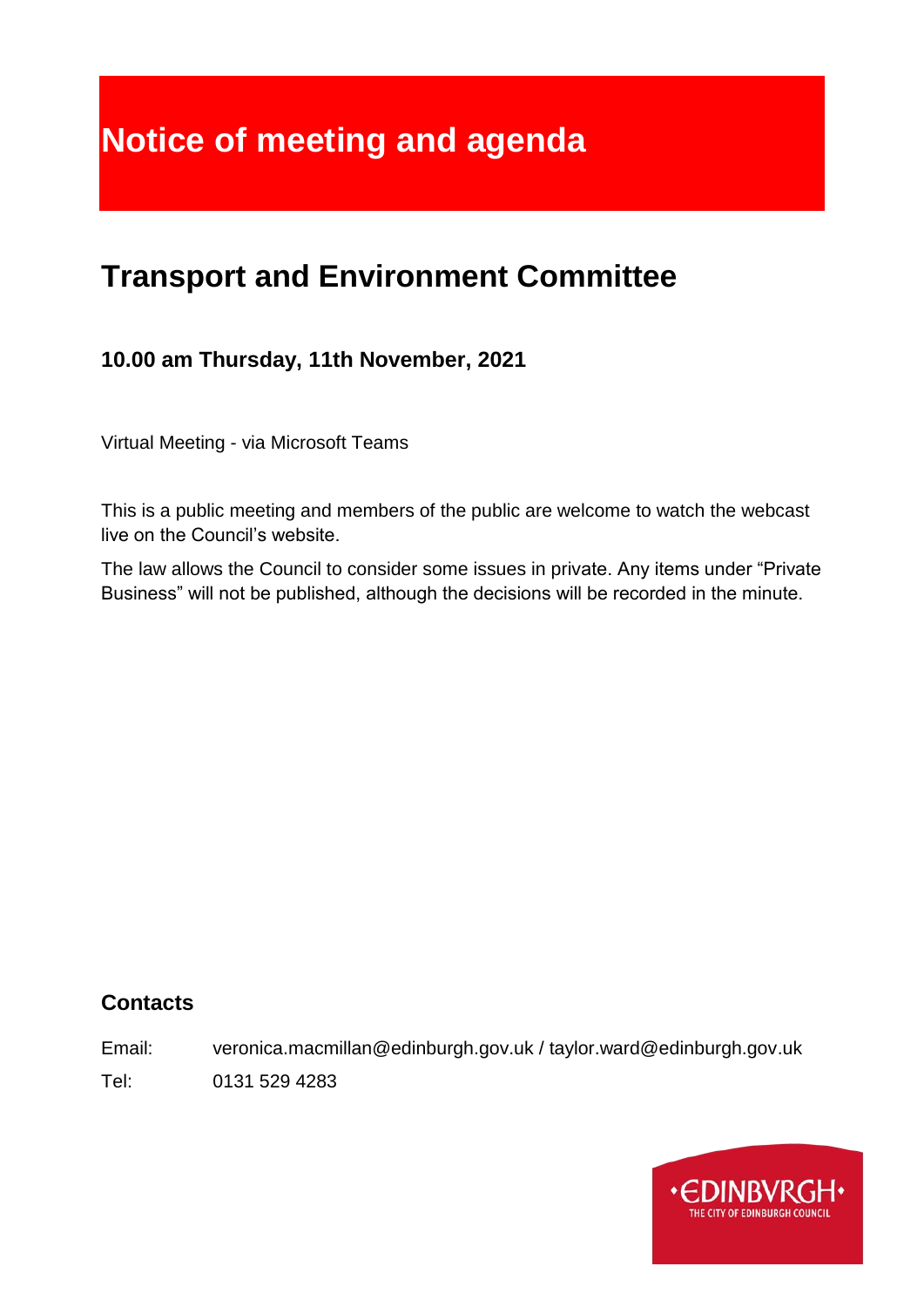## **1. Order of Business**

**1.1** Including any notices of motion and any other items of business submitted as urgent for consideration at the meeting.

## **2. Declaration of Interests**

**2.1** Members should declare any financial and non-financial interests they have in the items of business for consideration, identifying the relevant agenda item and the nature of their interest.

#### **3. Deputations**

**3.1** If any.

## **4. Minutes**

| 4.1                        | Minute of the Transport and Environment Committee of 14<br>October 2021 – submitted for approval as a correct record | 7 - 26    |  |
|----------------------------|----------------------------------------------------------------------------------------------------------------------|-----------|--|
| 4.2                        | Minute of the Transport and Environment Committee of 26th<br>October 2021 - To Follow                                | $27 - 30$ |  |
| <b>5. Forward Planning</b> |                                                                                                                      |           |  |
| 5.1                        | <b>Transport and Environment Committee Work Programme</b>                                                            | $31 - 34$ |  |
| 5.2                        | <b>Transport and Environment Committee Rolling Actions Log</b>                                                       | $35 - 84$ |  |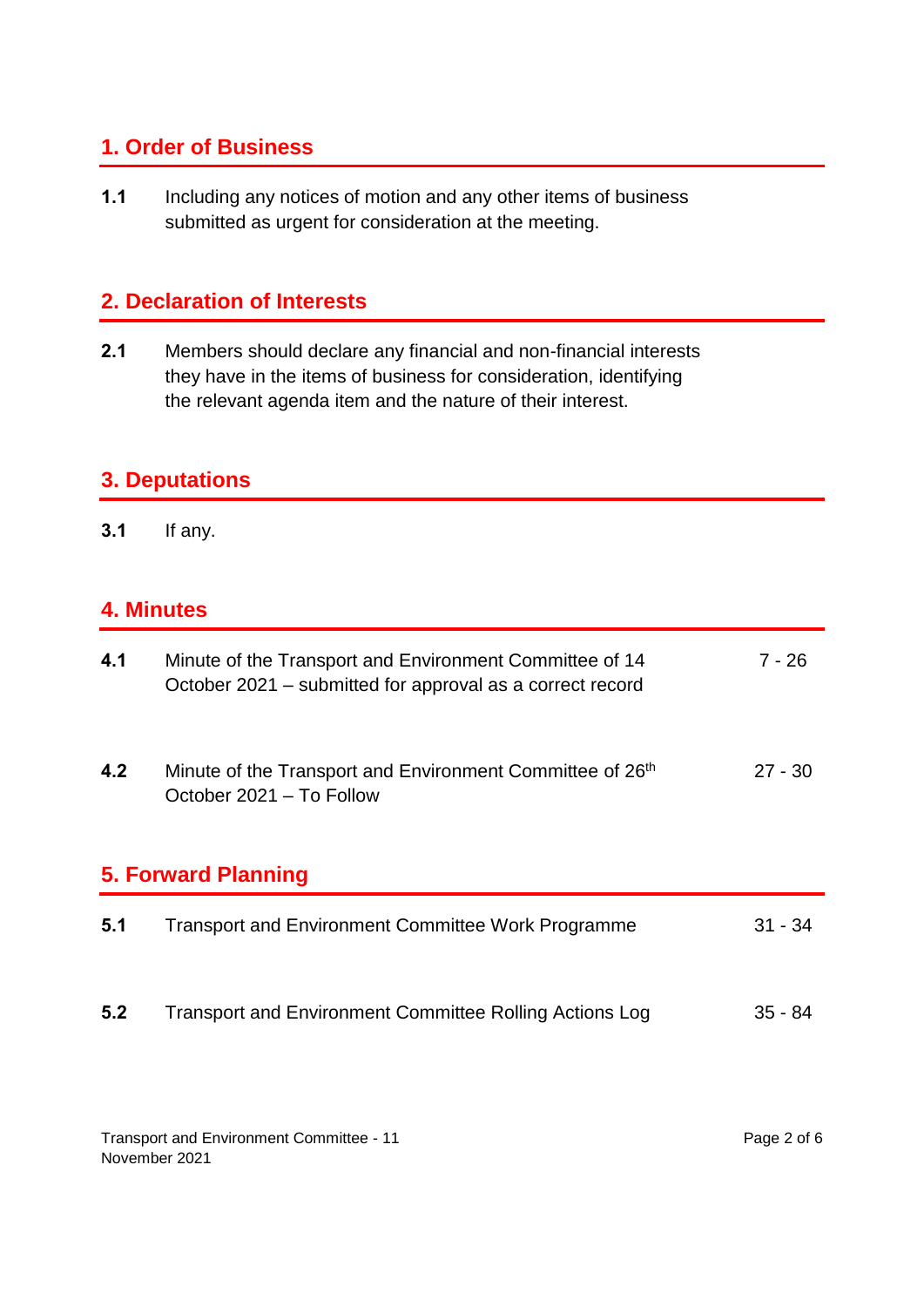## **6. Business Bulletin**

| 6.1                           | <b>Transport and Environment Business Bulletin</b>                                                                                                      | $85 - 90$   |  |
|-------------------------------|---------------------------------------------------------------------------------------------------------------------------------------------------------|-------------|--|
| <b>7. Executive Decisions</b> |                                                                                                                                                         |             |  |
| 7.1                           | Active Travel Measures - Travelling Safely Update – Report by<br>the Executive Director of Place                                                        | $91 - 108$  |  |
| 7.2                           | Spaces for People - Internal Audit – Report by the Executive<br>Director of Place                                                                       | 109 - 124   |  |
| 7.3                           | A71 Dalmahoy Junction Improvements – Report by the Executive<br>Director of Place                                                                       | $125 - 136$ |  |
| 7.4                           | Citywide Mode Share Targets (CMP) – Report by the Executive<br><b>Director of Place</b>                                                                 | 137 - 156   |  |
| 7.5                           | Edinburgh Cycle Hire Scheme - Future Delivery and Interim<br>Community Initiatives – Report by the Executive Director of Place                          | 157 - 166   |  |
| 7.6                           | Healthcare Worker and Carer (Parking) Permits – Report by the<br><b>Executive Director of Place</b>                                                     | 167 - 228   |  |
| 7.7                           | Brunstane Road Closure (ETRO Progress Update) – Report by<br>the Executive Director of Place                                                            | $229 - 308$ |  |
| <b>8. Routine Decisions</b>   |                                                                                                                                                         |             |  |
| 8.1                           | Waste and Cleansing Services Performance Update – Report by<br>the Executive Director of Place                                                          | $309 - 318$ |  |
| 8.2                           | Waste and Cleansing Services Policy Assurance Statement -<br>Report by the Executive Director of Place                                                  | $319 - 354$ |  |
| 8.3                           | <b>Public Utility Company Performance and Road Work Co-</b><br>ordination April 2020 - March 2021 - Report by the Executive<br><b>Director of Place</b> | $355 - 366$ |  |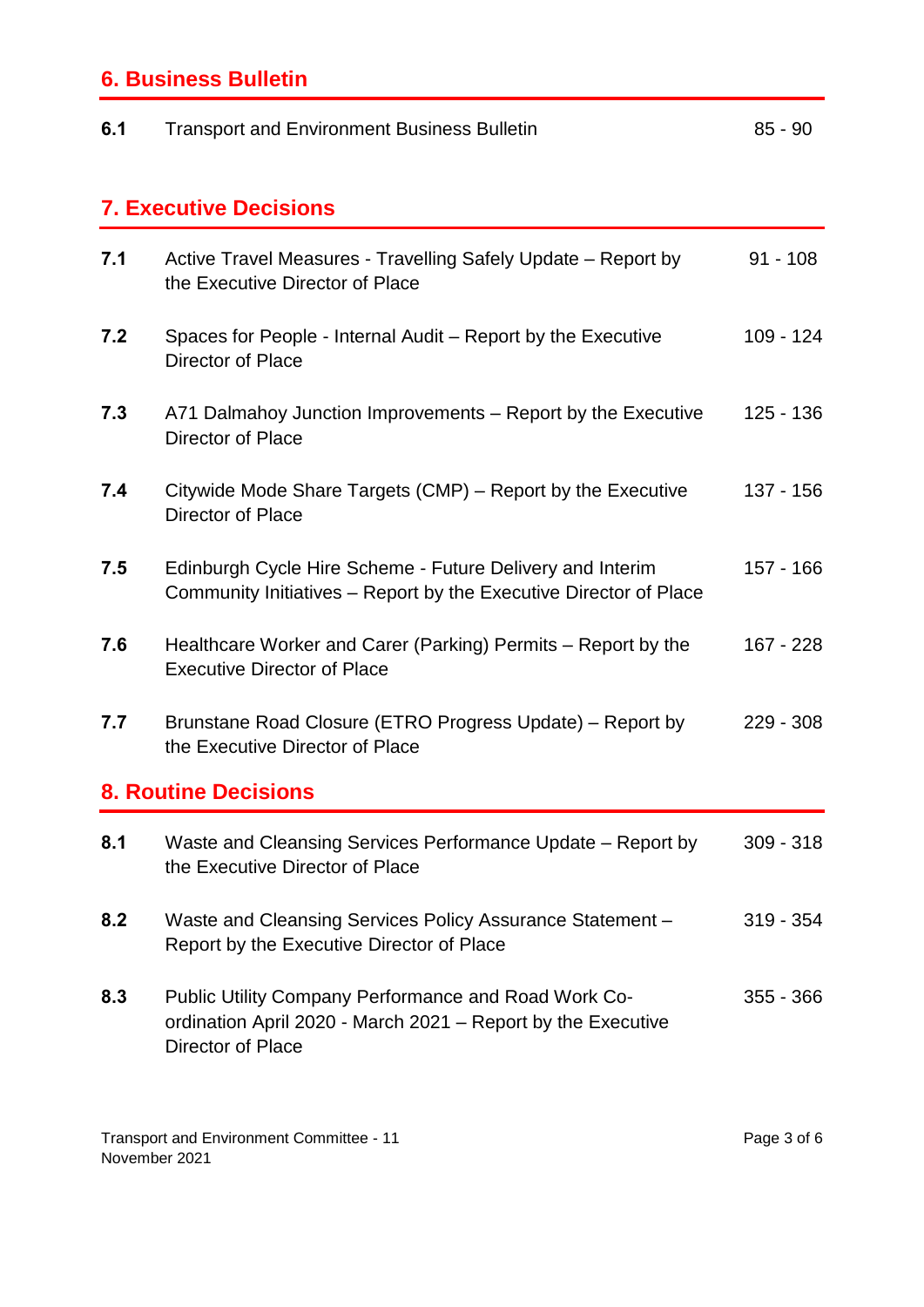#### **9.1** "Committee:

- 1. notes that an online booking system was introduced for Edinburgh recycling centres in June 2020 to ensure they could be reopened safely following the COVID-19 related closure.
- 2. notes the comments from the Transport & Environment Convener at the September 2020 meeting of the Council where she confirmed it would be for the Transport & Environment Committee to decide whether to maintain the booking system on a long term basis.
- 3. notes that neither Glasgow City Council, Dundee City Council nor Perth & Kinross Council have booking systems for accessing recycling centres and that Aberdeen City Council's booking system relates only to a small number of limited circumstances depending on vehicle type and the waste to be recycled.
- 4. therefore agrees that, taking into account national COVID guidance and requirements, the need for users to book a slot in advance of accessing a recycling centre in Edinburgh has now passed and resolves that the current booking system should cease from 1 January 2022."

## **10. Resolution to consider in private**

**10.1** The Committee, is requested under Section 50(A)(4) of the Local Government (Scotland) Act 1973, to exclude the public from the meeting for the following item of business on the grounds that it would involve the disclosure of exempt information as defined in Paragraph 8 of Part 1 of Schedule 7A of the Act.

## **11. Private reports**

**11.1** North Bridge Refurbishment Scope and Funding Update – Report 367 - 382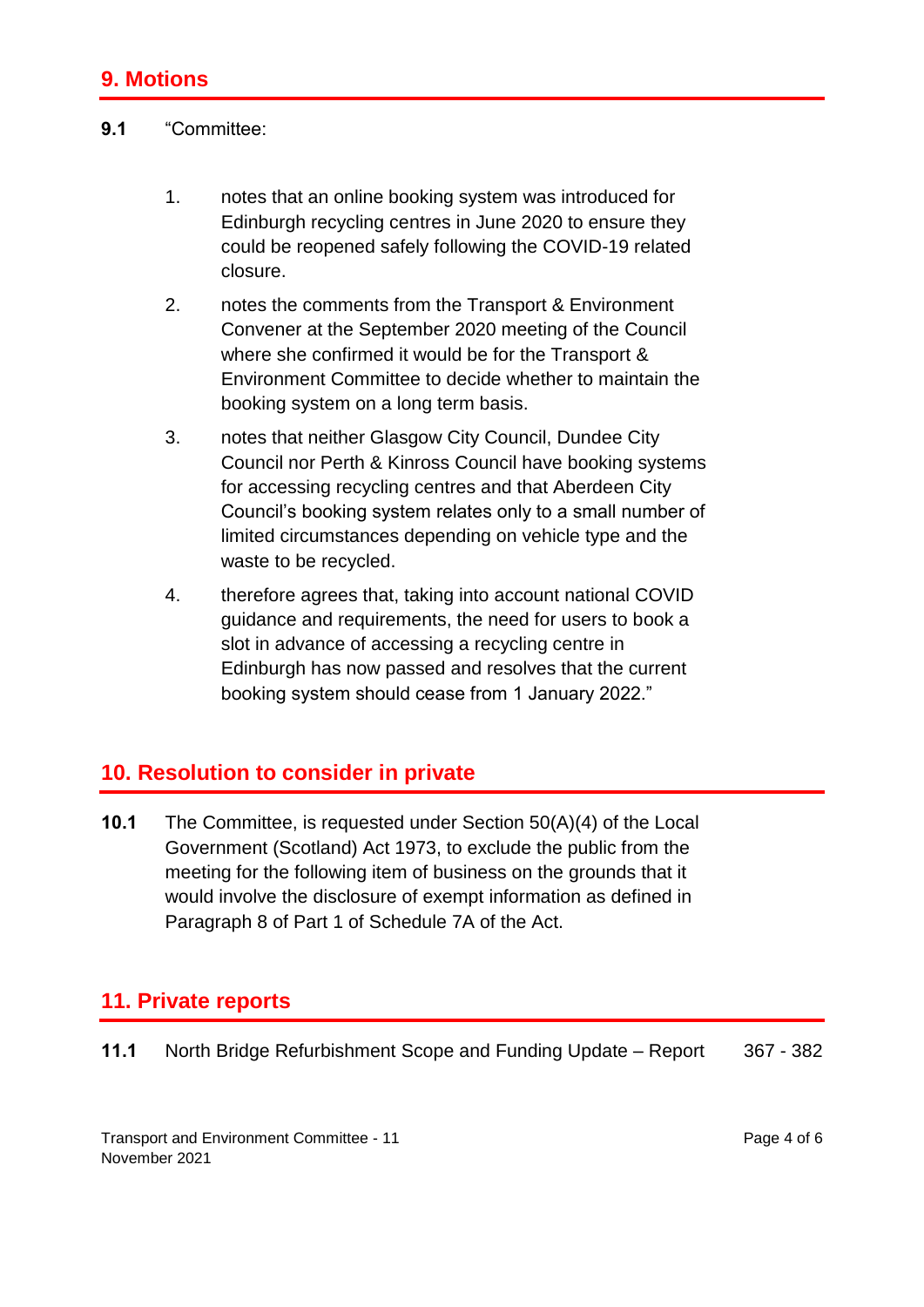#### **Nick Smith**

Service Director, Legal and Assurance

#### **Committee Members**

Councillor Lesley Macinnes (Convener), Councillor Karen Doran (Vice-Convener), Councillor Eleanor Bird, Councillor Maureen Child, Councillor Gavin Corbett, Councillor Graham Hutchison, Councillor David Key, Councillor Kevin Lang, Councillor Claire Miller, Councillor Stephanie Smith and Councillor Iain Whyte

#### **Information about the Transport and Environment Committee**

The Transport and Environment Committee consists of 11 Councillors and is appointed by the City of Edinburgh Council.

This meeting of the Transport and Environment Committee is being held virtually by Microsoft Teams.

#### **Further information**

If you have any questions about the agenda or meeting arrangements, please contact Veronica Macmillan, Committee Services, City of Edinburgh Council, Business Centre 2.1, Waverley Court, 4 East Market Street, Edinburgh EH8 8BG, Tel 0131 529 4283, email veronica.macmillan@edinburgh.gov.uk / taylor.ward@edinburgh.gov.uk.

The agenda, minutes and public reports for this meeting and all the main Council committees can be viewed online by going to the Council's online [Committee Library.](https://democracy.edinburgh.gov.uk/ieDocHome.aspx?bcr=1)

Live and archived webcasts for this meeting and all main Council committees can be viewed online by going to the Council's [Webcast Portal.](https://edinburgh.public-i.tv/core/portal/home)

## **Webcasting of Council meetings**

Please note this meeting may be filmed for live and subsequent broadcast via the Council's internet site – at the start of the meeting the Convener will confirm if all or part of the meeting is being filmed.

The Council is a Data Controller under current Data Protection legislation. We broadcast Council meetings to fulfil our public task obligation to enable members of the public to observe the democratic process. Data collected during this webcast will be